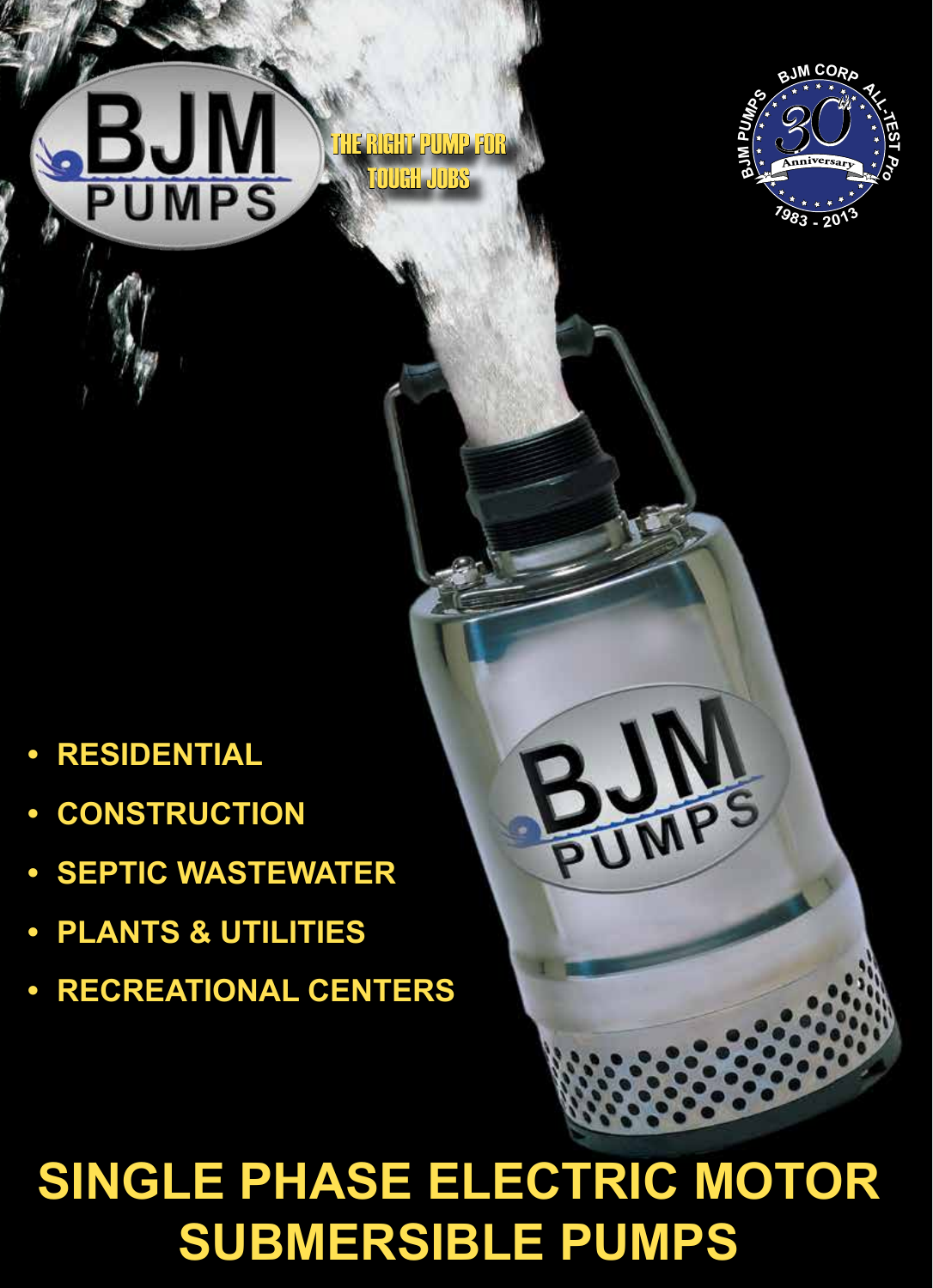

# R SERIES TOP DISCHARGE / SLIM-LINE DEWATERING PUMPS

# APPLICATIONS

CONSTRUCTION SITES ● FLOODED BASEMENTS ● PONDS, FOUNTAINS & WATERFALLS ● PLANT WASTES AND WASH DOWN GENERAL DEWATERING

## Design and Construction

- 304SS motor housing; superior to pumps with aluminum housings that wear out pumping sandy water.
- Hard cast iron impellers and volutes.

# Superior motor protection

- Built-in high temperature switch protects the motor from overheating and shorting if the pump runs dry.
- 3 seals: lip seal, 2 mechanical seals; silicon carbide and carbon/ceramic.



• Max water temperature 104**°**F. (Contact BJM for high temperature applications up to 200° F).

• Class F motor insulation on all models.

|                   | <b>SINGLE PHASE 60Hz R-SERIES PUMPS:</b><br>ALL PUMPS BELOW ARE<br>US. |      |             |           |      |                             |                               |            |            |               |              |                                      |                                              |  |  |
|-------------------|------------------------------------------------------------------------|------|-------------|-----------|------|-----------------------------|-------------------------------|------------|------------|---------------|--------------|--------------------------------------|----------------------------------------------|--|--|
| <b>MODEL</b>      | <b>DISH</b><br>SIZE                                                    | H.P. | <b>VOLT</b> | PHASE RPM |      | <b>RATED</b><br><b>AMPS</b> | <b>MAX</b><br>SOLIDS HEAD GPM | <b>MAX</b> | <b>MAX</b> | <b>HEIGHT</b> | <b>WIDTH</b> | <b>PUMP</b><br><b>WEIGHT</b><br>LBS. | EST.<br><b>SHIP</b><br><b>WEIGHT</b><br>LBS. |  |  |
| R400              | 2"                                                                     | 0.5  | 115/230     |           | 3450 | 7.6/3.8                     | 1/8"                          | 35'        | 66         | 14.6"         | 7"           | 29                                   | 33                                           |  |  |
| R750              | 2"                                                                     |      | 115/230     |           | 3450 | 14/7                        | 1/4"                          | 49.5       | 89         | 19.3"         | 7.3"         | 54                                   | 68                                           |  |  |
| R <sub>1500</sub> | 2"                                                                     | ົ    | 230         |           | 3450 | 14                          | 1/4"                          | 71'        | 116        | 20.5"         | 7.3"         | 66                                   | 80                                           |  |  |
| R <sub>1520</sub> | 3"                                                                     | ົ    | 230         |           | 3450 | 14                          | 1/4"                          | 59         | 151        | 22.6"         | 7.3"         | 69                                   | 85                                           |  |  |
| R <sub>1530</sub> | 3"                                                                     | 2    | 230         |           | 3450 | 14                          | 1/4"                          | 59'        | 151        | 22.6"         | 7.3"         | 69                                   | 85                                           |  |  |



R400

FME SILVER BI

Dewatering pump



GD.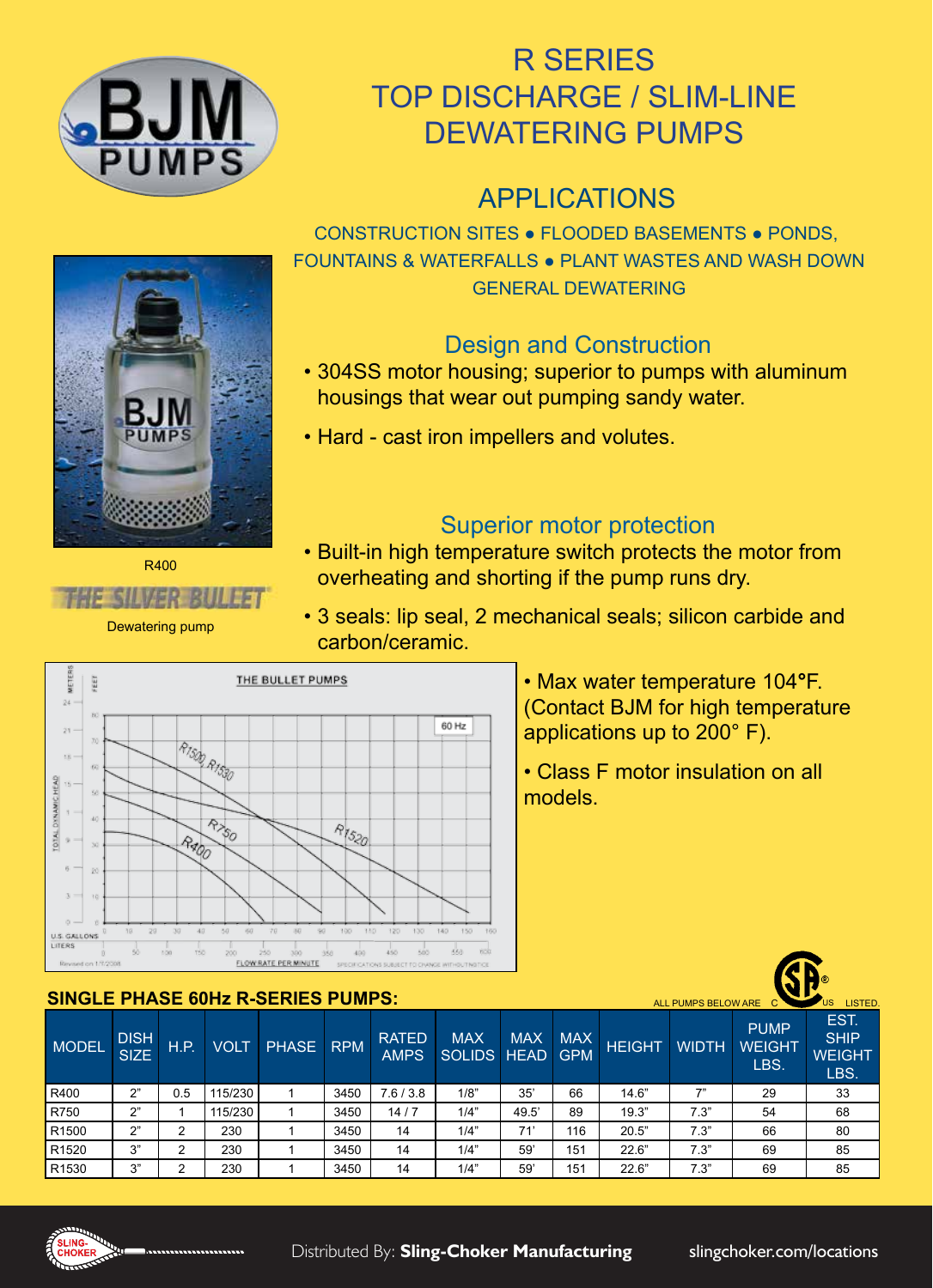

# J SERIES EFFLUENT / SUMP DEWATERING PUMPS

# APPLICATIONS

RAIN AND RUN OFF . PONDS . IRRIGATION . DIRTY WATER . EFFLUENT WASTEWATER

## Design and Construction

- Pumps are engineered and constructed to provide reliable sump water and effluent transfer.
- Side discharge to achieve maximum flow rates.
- J series pumps are versatile. Available in cast iron or 316SS.
- Model J1500 is available in a high flow or high head version; almost 80ft. of head from a 2 HP pump.

# Superior motor protection

• Lip seal and double mechanical seals. Lower seal is silicon carbide/silicon carbide and upper seal is carbon/ceramic.



Seal Minder<sup>®</sup> (moisture detection circuit) is available on models J750 and J1500. Seal Minder helps prevent costly motor repairs.

• Built-in high temperature automatic overload switch protects against motor failure due to overheating.

| <b>SINGLE PHASE 60Hz J-SERIES PUMPS:</b> |                            |      | <b>US</b><br>ALL PUMPS BELOW ARE C<br>LISTED. |           |      |                             |                               |            |            |               |              |                                      |                                              |
|------------------------------------------|----------------------------|------|-----------------------------------------------|-----------|------|-----------------------------|-------------------------------|------------|------------|---------------|--------------|--------------------------------------|----------------------------------------------|
| <b>MODEL</b>                             | <b>DISH</b><br><b>SIZE</b> | H.P. | <b>VOLT</b>                                   | PHASE RPM |      | <b>RATED</b><br><b>AMPS</b> | <b>MAX</b><br>SOLIDS HEAD GPM | <b>MAX</b> | <b>MAX</b> | <b>HEIGHT</b> | <b>WIDTH</b> | <b>PUMP</b><br><b>WEIGHT</b><br>LBS. | EST.<br><b>SHIP</b><br><b>WEIGHT</b><br>LBS. |
| J400                                     | 2"                         | 0.5  | 115/230                                       |           | 3450 | 7.6/3.8                     | 1/8"                          | 35'        | 66         | 15.7"         | 8.5"         | 32                                   | 38                                           |
| J750                                     | 2"                         |      | 115/230                                       |           | 3450 | 14/7                        | 3/16"                         | 50'        | 91         | 17.3"         | 11.2"        | 55                                   | 66                                           |
| J1500                                    | 3"                         | ົ    | 230                                           |           | 3450 | 14                          | 3/16"                         | 60'        | 158        | 18.7"         | 12.5"        | 68                                   | 84                                           |
| J1500H                                   | 2"                         | ◠    | 230                                           |           | 3450 | 14                          | 3/16"                         | 75'        | 105        | 18.7"         | 12.5"        | 68                                   | 84                                           |





J400

Sump Pump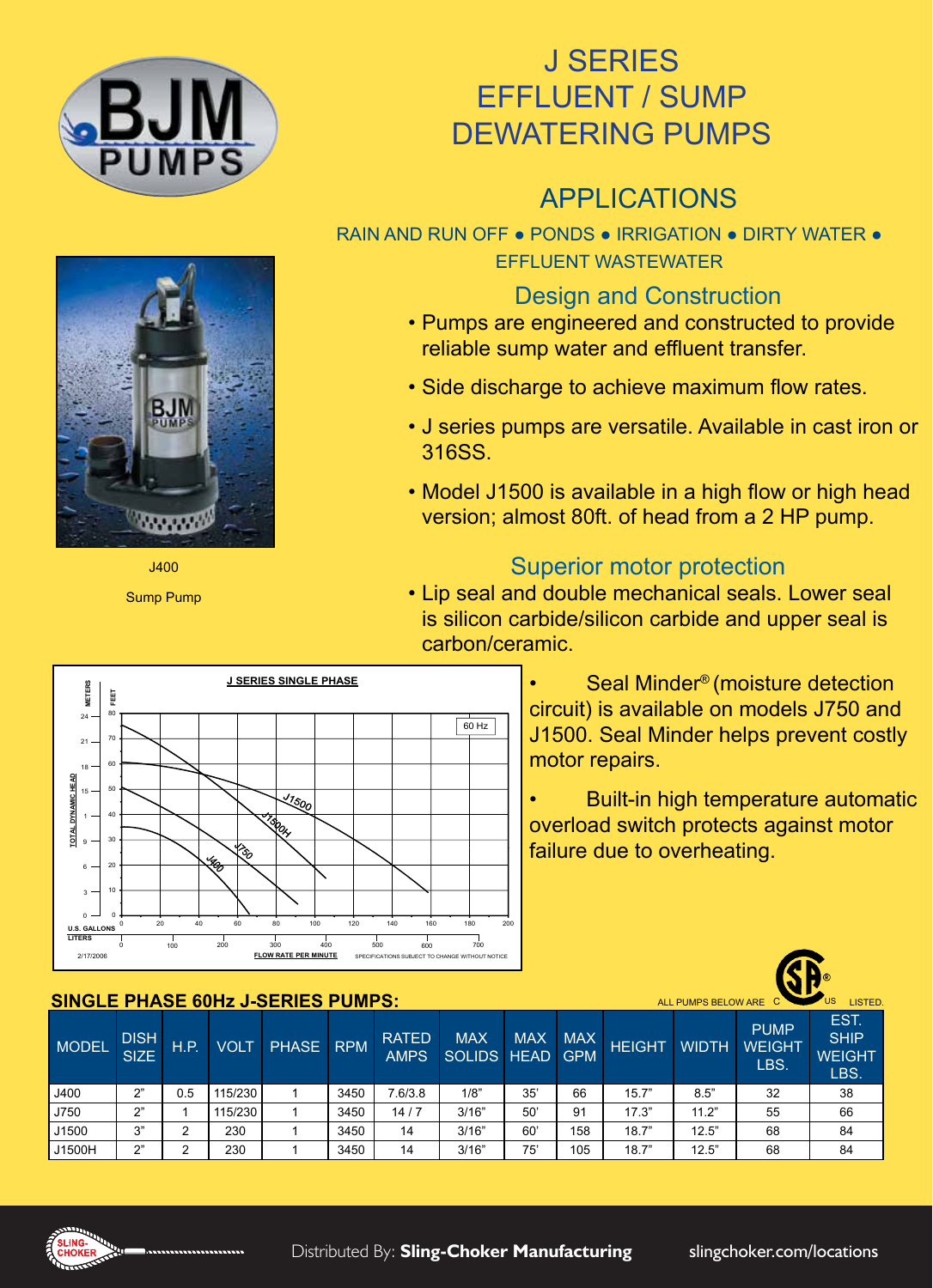

# SV SERIES SOLIDS HANDLING / TRASH PUMPS

# APPLICATIONS

SEWAGE AND SEPTIC WASTES ● ANIMAL WASTES ● PONDS ● COLLECTION PITS AND SUMPS ● EFFLENT WASTEWATER

SV400

Solids handling

## Design and Construction

- SV pumps are designed to pass mud, raw sewage, leaves, rags, wood chips, stringy and other solids without clogging.
- Constructed with a cast iron volute and fully recessed vortex impeller for pumping solids without clogging.
- Rugged construction (no breakable plastic components) and light weight make them portable and tough enough to stand up to job site handling.

## Superior motor protection

• Lip seal and double mechanical seals. Lower seal is silicon carbide/silicon carbide and upper seal is carbon/ ceramic.



•Seal Minder® (moisture detection circuit) is available on models SV750C and SV1500. Seal Minder® helps prevent costly motor repairs.

•Built-in high temperature automatic overload switch protects against motor failure due to overheating.

### **SINGLE PHASE 60Hz SV-SERIES PUMPS:**

|               | SINGLE PHASE BUHZ SV-SERIES PUMPS.<br>ALL PUMPS BELOW ARE C<br>LISTED. |       |         |       |            |                             |                           |            |                          |               |              |                                      |                                              |  |
|---------------|------------------------------------------------------------------------|-------|---------|-------|------------|-----------------------------|---------------------------|------------|--------------------------|---------------|--------------|--------------------------------------|----------------------------------------------|--|
| <b>MODEL</b>  | <b>DISH</b><br><b>SIZE</b>                                             | H.P.' | VOLT    | PHASE | <b>RPM</b> | <b>RATED</b><br><b>AMPS</b> | <b>MAX</b><br>SOLIDS HEAD | <b>MAX</b> | <b>MAX</b><br><b>GPM</b> | <b>HEIGHT</b> | <b>WIDTH</b> | <b>PUMP</b><br><b>WEIGHT</b><br>LBS. | EST.<br><b>SHIP</b><br><b>WEIGHT</b><br>LBS. |  |
| SV400         | ົ                                                                      | 0.5   | 115/230 |       | 3450       | 7.6/3.8                     | 1.5"                      | 22'        | 59                       | 18.4"         | 8.5"         | 34                                   | 40                                           |  |
| <b>SV750C</b> | יי כי                                                                  |       | 115/230 |       | 3450       | 14/7                        | 2"                        | 31.5'      | 100                      | 20.8"         | 13.8"        | 68                                   | 80                                           |  |
| SV1500        | יי כי                                                                  | ົ     | 230     |       | 3450       | 14                          | 2.5"                      | 29'        | 171                      | 23.6"         | 15.3"        | 92                                   | 104                                          |  |

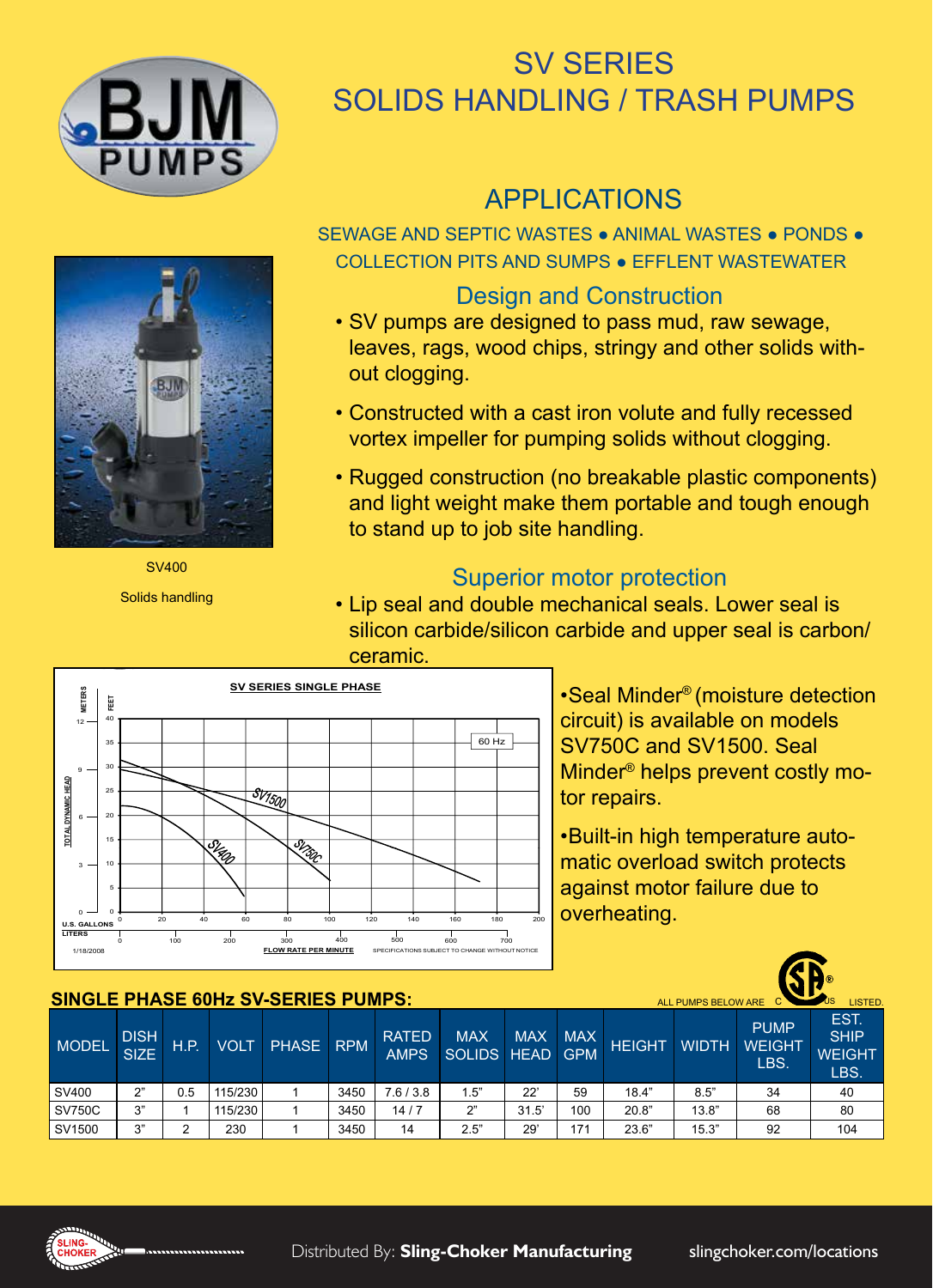





### SUBMERSIBLE LIGHT-WEIGHT AGITATOR DEWATERING PUMPS APPLICATIONS

ROCK / SAND PLANTS ● COAL PREP PLANTS ● LIME SLAKE PITS ● CONSTRUCTION SITES ● GRIT CHAMBERS ● DRILL MUD ● MINES ● ASH SUMPS ● COAL SUMPS

- Hard metal submersible dewatering pump
- Designed and constructed for dewatering sand, silt, coal fines



- and abrasive light slurries
- •Chrome iron impeller and wear plate
- •Hardened ductile iron agitator and volute
- •Built-in agitator mixes settled solids with pump water to restore sump or basin volume
- •Light-weight

| <b>MODEL</b>   | <b>DISH</b><br>SIZE' | H.P. | <b>VOLT</b> | PHASE RPM |      | <b>RATED</b><br>AMPS. | <b>MAX</b><br>SOLIDS HEAD GPM | <b>MAX</b> | <b>MAX</b> | HEIGHT WIDTH WEIGHT |      | <b>PUMP</b><br>LBS. | <b>EST</b><br><b>SHIP</b><br><b>WEIGHT</b><br>LBS. |
|----------------|----------------------|------|-------------|-----------|------|-----------------------|-------------------------------|------------|------------|---------------------|------|---------------------|----------------------------------------------------|
| <b>LWA1500</b> | יי בי                |      | 230         |           | 3450 | 9.4                   | 0.4"                          | 55'        | 181        | 26.7"               | 9.8" | 93                  | 120                                                |
| <b>LWA2200</b> | $\bigcap$            | ົ    | 230         |           | 3450 | 14.2                  | 0.4"                          | 72'        | 188        | 26.7"               | 9.8" | 97                  | 125                                                |



|                            |      |             | • Pumps down to 1/12 inch<br>• Built-in check valve prevents<br>"back flow" |            |                             |                           |            |                          | APPLICATIONS<br>WET BASEMENTS/PLAY AREAS<br><b>INDUSTRIAL SPILL AND FLOOD CLEANUP</b><br>floor | as model R400 |                                      | • Rubber-clad bottom protects<br>• Same construction features |  |
|----------------------------|------|-------------|-----------------------------------------------------------------------------|------------|-----------------------------|---------------------------|------------|--------------------------|------------------------------------------------------------------------------------------------|---------------|--------------------------------------|---------------------------------------------------------------|--|
|                            |      |             | • Lightweight and portable                                                  |            |                             |                           |            |                          |                                                                                                |               |                                      | ับร                                                           |  |
| <b>DISH</b><br><b>SIZE</b> | H.P. | <b>VOLT</b> | <b>PHASE</b>                                                                | <b>RPM</b> | <b>RATED</b><br><b>AMPS</b> | <b>MAX</b><br>SOLIDS HEAD | <b>MAX</b> | <b>MAX</b><br><b>GPM</b> | <b>HEIGHT</b>                                                                                  | <b>WIDTH</b>  | <b>PUMP</b><br><b>WEIGHT</b><br>LBS. | EST.<br><b>SHIP</b><br>WEIGHT<br>$\sqrt{2}$                   |  |

**THE MOD-UP** 



MODEL DISH

R400D | 2" | 0.5 | 115 | 1 | 3450 | 7.6 | 1/12" | 36' | 50 | 14.6" | 7" | 29 | 33

LBS.